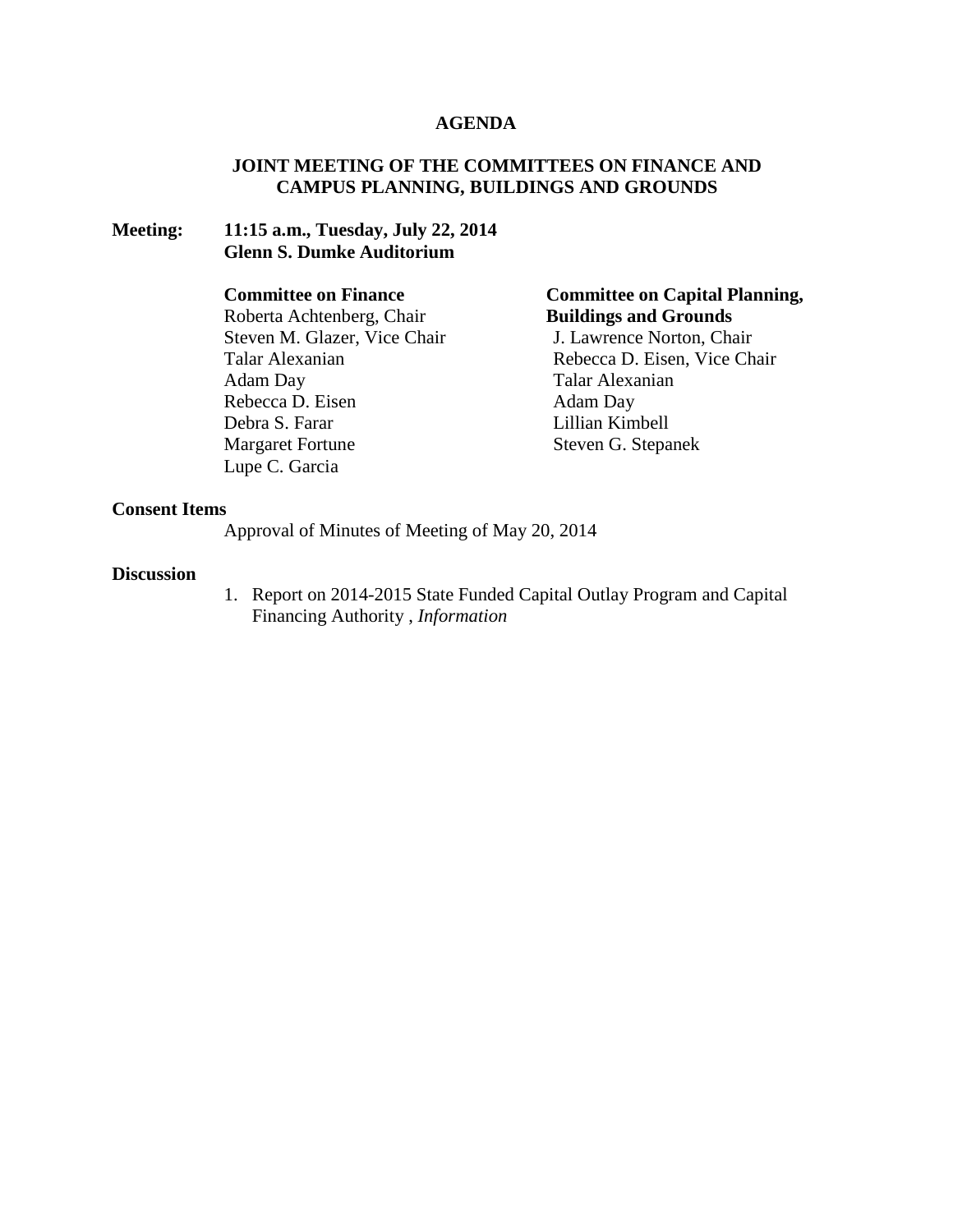## **MINUTES OF THE JOINT MEETING OF THE COMMITTEES ON FINANCE AND CAPITAL PLANNING, BUILDINGS AND GROUNDS**

**Trustees of The California State University Office of the Chancellor Glenn S. Dumke Conference Center 401 Golden Shore Long Beach, California**

**May 20, 2014**

#### **Members Present**

#### **Finance Committee**

Rebecca D. Eisen, Acting Chair Adam Day Lillian Kimbell Bob Linscheid, Chair of the Board J. Lawrence Norton Timothy P. White, Chancellor

#### **Campus Planning, Buildings and Grounds Committee**

Rebecca D. Eisen, Acting Chair J. Lawrence Norton Adam Day Lillian Kimbell Bob Linscheid, Chair of the Board Cipriano Vargas Timothy P. White, Chancellor

Trustee Eisen called the meeting to order.

## **Approval of Minutes**

The minutes of March 25, 2014 were approved by consent as submitted.

## **Capital Financing and the 2014-2015 Governor's Budget Proposal,** *Information Item*

Mr. Steve Relyea, Executive Vice Chancellor and Chief Financial Officer, summarized the March Board of Trustees meeting presentation made to this same joint committee on the capital financing changes proposed for the CSU in the 2014-2015 Governor's Budget. In that presentation, staff outlined key elements of the Proposal including an initial funding level of \$297 million. He reminded the board that from that discussion, staff was then asked to return to the May meeting to present additional information on the Proposal, with focus on two areas one, additional analysis of the initial funding level of the Proposal by utilizing CSU partners in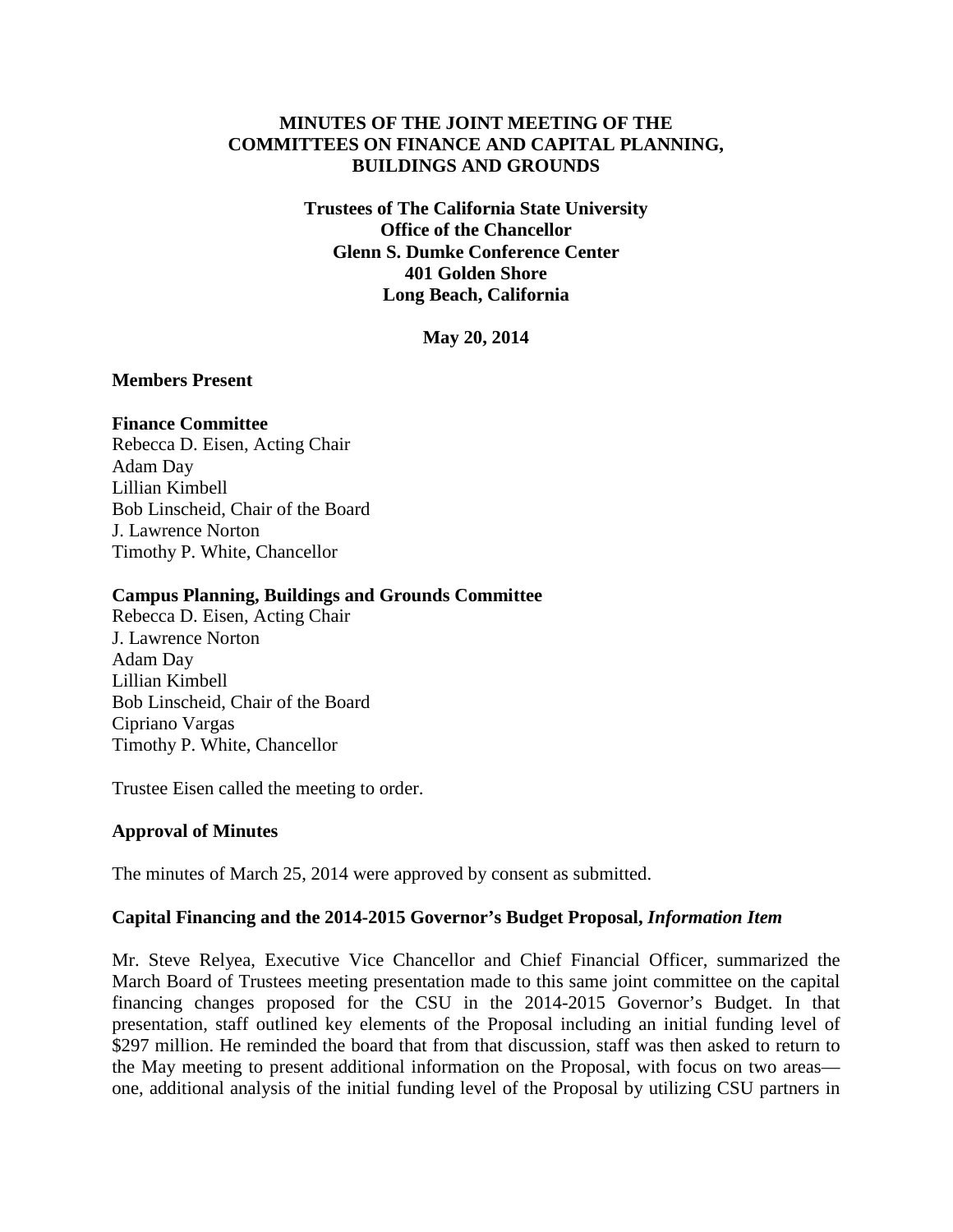#### 2 Fin.

the financial community, and two, providing an assessment of the Proposal's risks to the CSU. Mr. Relyea then introduced Robert Eaton, Acting Deputy Assistant Vice Chancellor for Financing, Treasury, and Risk Management to provide additional details.

Mr. Eaton stated that, under the Proposal, the budget burden for debt service on State General Obligation (GO) bonds and State Public Works Board (PWB) bonds that have been issued on behalf of the CSU would be shifted from the State to the CSU on a permanent basis. To accommodate this shift, the CSU general fund base budget would be increased permanently by approximately \$297 million beginning in fiscal year 2014-2015. In years in which the debt service exceeds the \$297 million level, the CSU would need to utilize other resources to meet the obligation. In years in which the debt service is less than the \$297 million level, the CSU would have cash flow available to meet other needs, including capital needs.

Mr. Eaton reported that there have been recent CSU projects that have been approved by the legislature and funded with PWB bonds, but which are not yet reflected in the debt service schedules for PWB bonds. With these projects in mind, the Department of Finance (DOF) has provided the CSU with a signed letter agreeing to a series of increases to the CSU general fund base budget in the near future. This would result in a \$20 million increase to the CSU base budget by 2017-2018, or an increase in the shift from \$297 million to \$317 million. However, he noted, this potential increase would not be in statute and would be subject to approval by the legislature in future budgets, therefore the focus of the discussion would be on the Proposal's initial \$297 million funding level. He added that this represents the debt service on today's existing debt and does not include any new debt that might be issued by the CSU.

The Proposal would also allow the CSU to pledge its annual general fund support appropriation to secure CSU debt. The use of the annual general fund support appropriation to fund academic buildings and infrastructure projects, and to refund, restructure, or retire PWB bond debt would be limited to 12 percent of the annual general fund support appropriation. Similarly, the funding of pay-as-you-go projects would fall within the same 12 percent limitation. The Proposal would also allow the CSU to pledge any of its other revenues to secure debt; it would streamline the project submittal process to the DOF and the legislature, and it would add flexibility under the State University Revenue Bond Act of 1947 to allow the CSU to utilize the new authorities through its existing SRB program.

At the March meeting, staff presented an overview of the potential impact the Proposal might have in addressing the CSU's growing \$1.8 billion backlog in deferred maintenance, focusing on the different initial funding levels. Under a \$397 million scenario, the CSU could make progress in addressing its deferred maintenance backlog. The backlog would not be eliminated, but based on staff assumptions and analysis, the additional \$100 million in revenues would support enough additional debt issuance to fund approximately \$1.6 billion of deferred maintenance need over the next 12 years, and by 2023, the backlog would be about \$1.3 billion less than under the current Proposal's \$297 million initial funding level.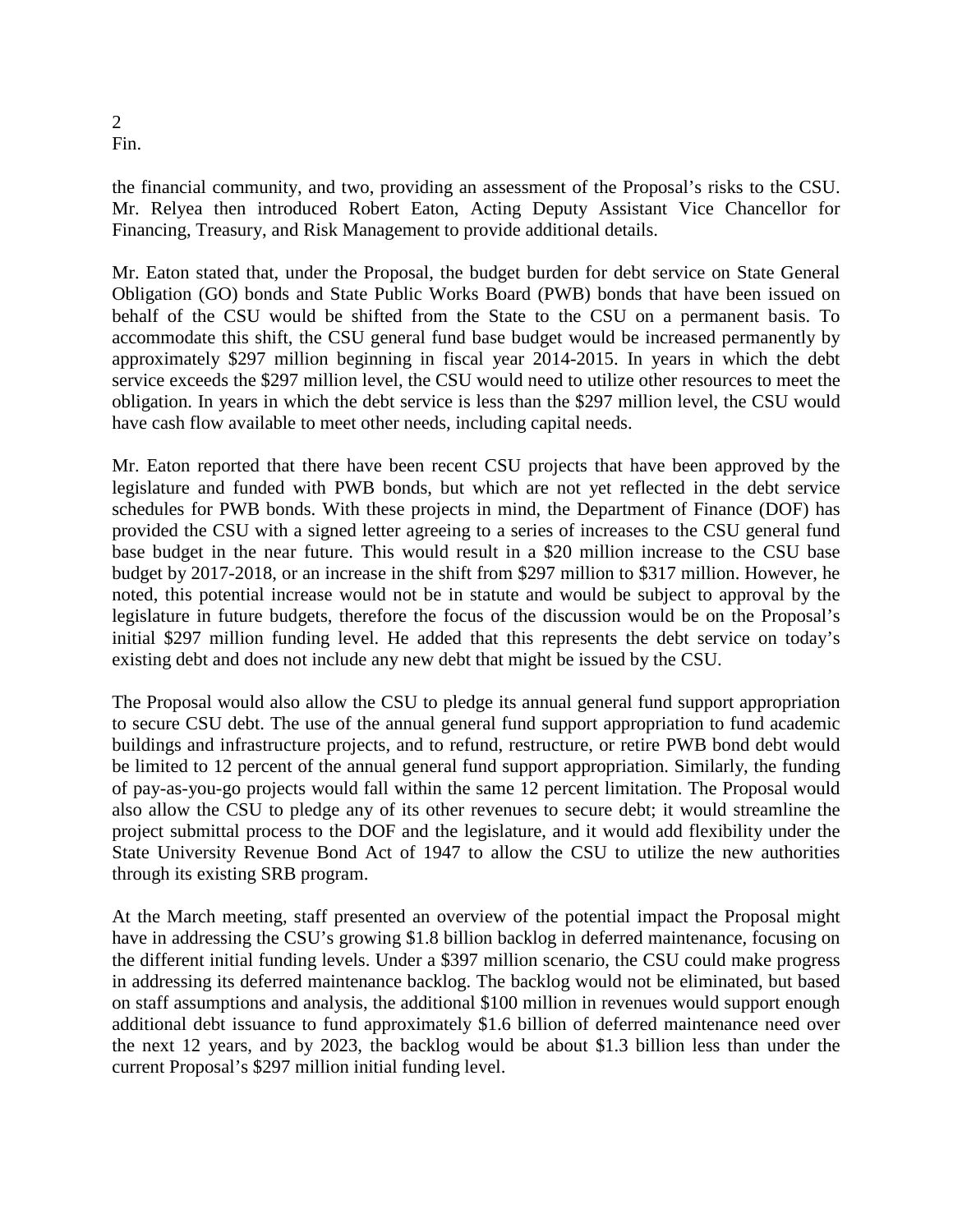Mr. Eaton stated that staff enlisted the assistance of the CSU's debt programs financial advisor, KNN Public Finance, as well as the investment banking teams at Barclays Capital and Bank of America Merrill Lynch, to analyze the Proposal under a number of interest rate, debt structuring, initial funding level, and debt policy assumptions to provide independent views on the ability of the CSU to address its capital needs under the Proposal. The results of these independent analyses were quite varied but support the basic conclusion presented at the March meeting that the \$297 million does not provide the CSU with adequate resources to address its deferred maintenance backlog.

With respect to the CSU's credit ratings, Mr. Eaton commented that the CSU would not expect any near term impact. The \$297 million permanent increase to the CSU general fund base budget mitigates the shift of GO and PWB debt service to the CSU. Since the rating agencies already incorporate PWB debt and/or CSU financial operating data into their rating analyses on the CSU's SRB program, this would not require a complete re-evaluation of the CSU. As an example, if the CSU were to be downgraded one level by each rating agency, the impact on the CSU's cost of capital under current market conditions would be about 0.20% or twenty basis points. This translates into about \$20,000 for every \$10 million of debt issued.

Regarding the potential refinancing of PWB debt with CSU debt, Mr. Eaton informed the board that there are approximately \$218 million, or 20%, of the total \$1.1 billion in PWB bonds that have been issued on behalf of the CSU that presently could be refinanced for net present value savings of about \$23 million, or 10.5% of the outstanding bonds. However, while the savings would be real and it certainly would make sense to refinance the bonds, relative to overall deferred maintenance backlog and capital needs, the savings are not significant and, as such, would not provide a meaningful impact on that problem.

As presented at the March meeting, the Proposal presents real challenges to the CSU. The adequacy of the \$297 million funding level to meet new capital needs would be the primary challenge. In order to address the growing deferred maintenance backlog, the CSU will need to identify other resources and there also would be the ongoing risk that the GO and PWB debt service would continue to be the responsibility of the CSU even in the face of future budget cuts due to economic downturns, thereby putting greater pressure on funds available to meet operating needs.

Trustee Norton questioned the impact this would have on tuition. Chancellor White stated that any disinvestment from the state in the CSU could very well impact student tuition and academic programs. The CSU has pushed hard on the DOF to provide additional resources for deferred maintenance, however, it does not look like the CSU will be getting additional funds.

Trustee Garcia stated that the CSU would likely incur new debt in order to tackle deferred maintenance and inquired about strategies to deal with this issue. Chancellor White noted that the budget request approved by the trustees in November included \$15 million for debt service. Although the proposed budget is far less than the CSU request, the CSU will still need to identify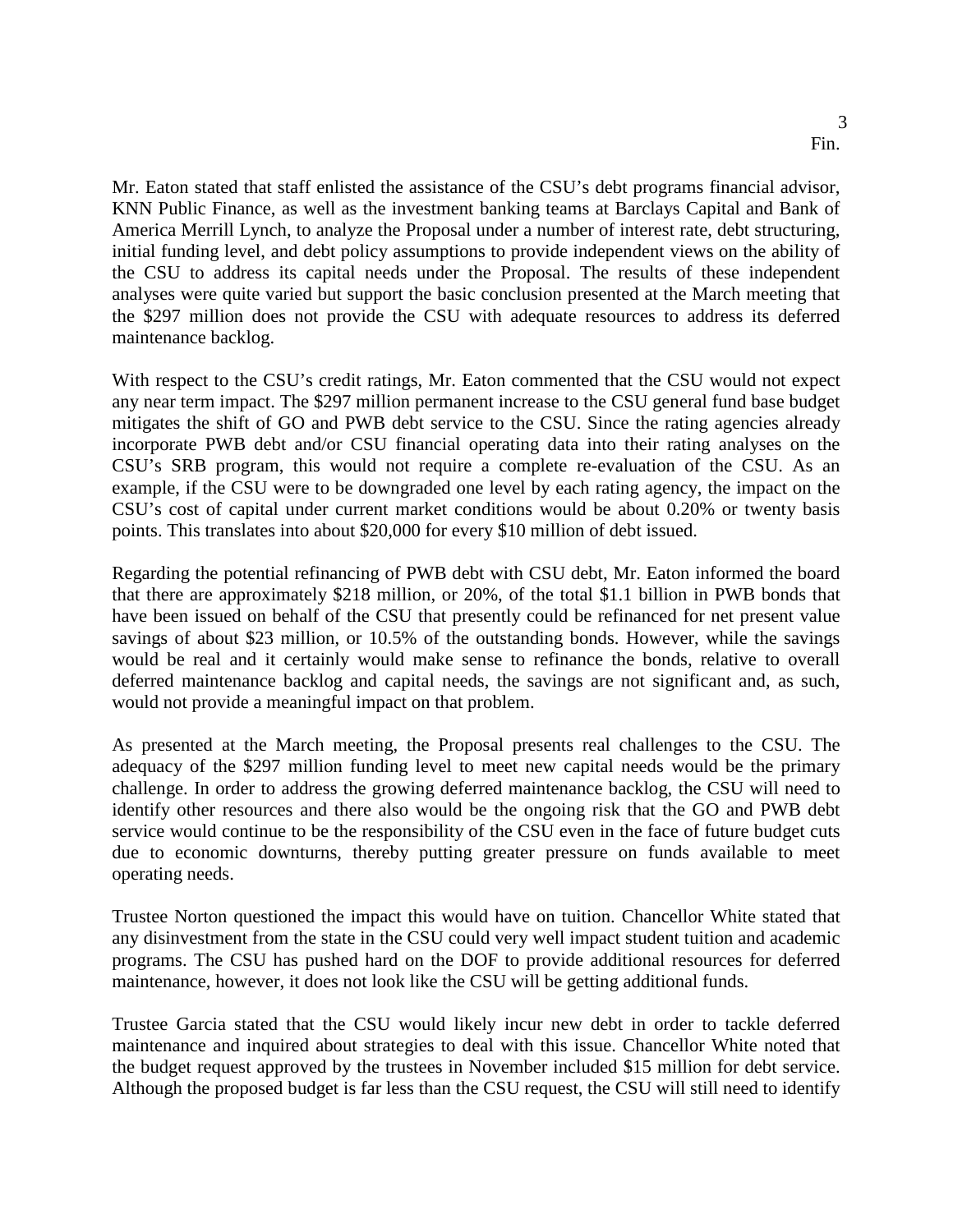4 Fin.

funds to support debt financing. This coming November the CSU will once again include an amount for debt financing in its budget request.

Lt. Governor Newsom mentioned the new buildings that were just approved and the perceived propensity to invest in new structures versus older structures and that the state is not going to bail the CSU out of its deferred maintenance issue. Chancellor White stated that the resources for the new buildings are restricted resources and would not be available for the existing deferred maintenance on state buildings and noted that deferred maintenance for buildings with restricted resources or using auxiliary funds are maintained using those restricted funds.

There being no further questions, Trustee Eisen adjourned the Joint Committee on Finance and Capital Planning, Buildings and Grounds.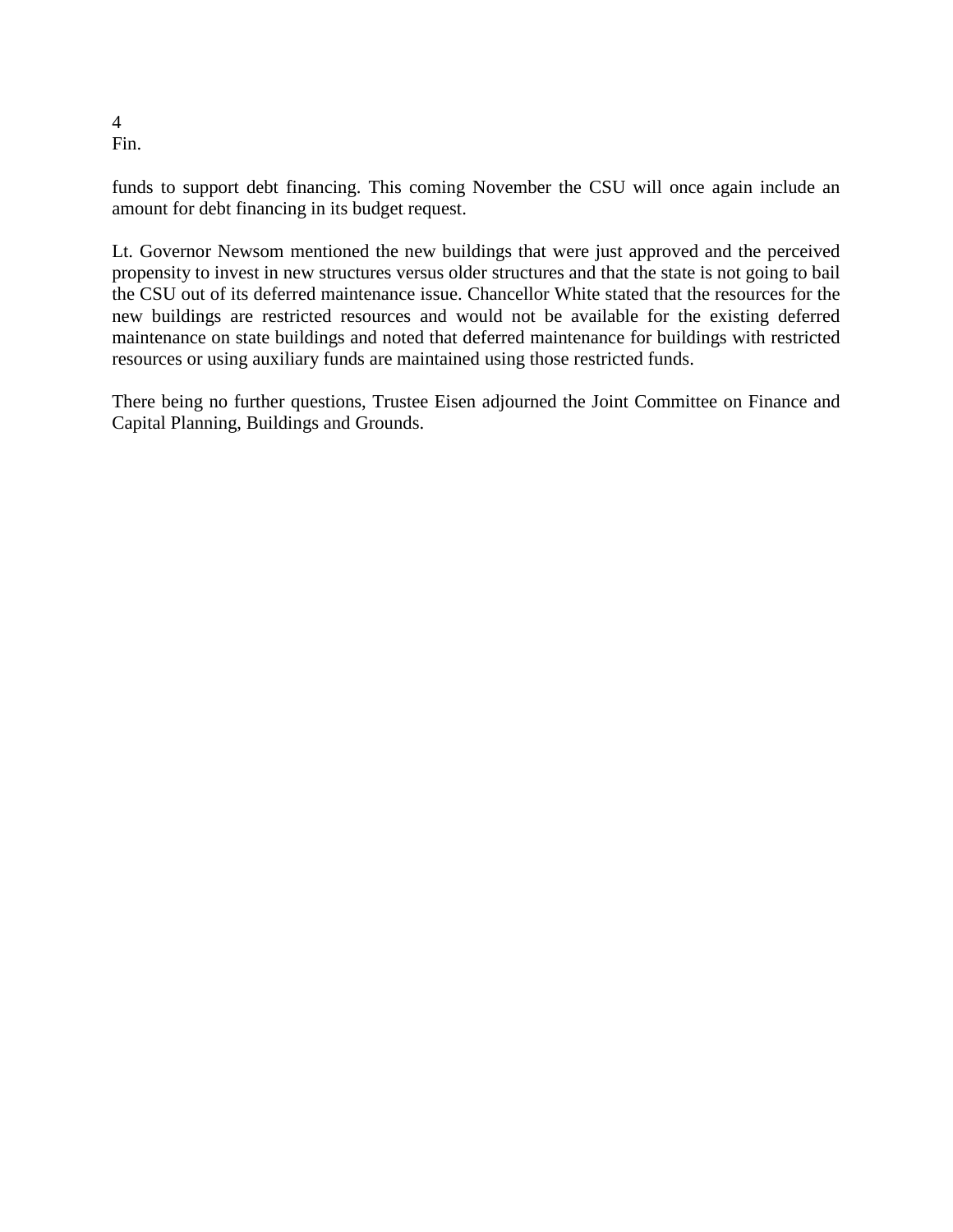**Information Item**

Agenda Item 1 July 22, 2014 Page 1 of 5

## **JOINT MEETING**

## **COMMITTEE ON FINANCE COMMITTEE ON CAMPUS PLANNING, BUILDINGS AND GROUNDS**

## **Report on 2014-2015 State Funded Capital Outlay Program and Capital Financing Authority**

## **Presentation By**

Elvyra F. San Juan Assistant Vice Chancellor Capital Planning, Design and Construction

Ryan Storm Interim Assistant Vice Chancellor Budget

Robert Eaton Acting Deputy Assistant Vice Chancellor Financing, Treasury, and Risk Management

## **Summary**

This item reports on:

- 1) 2014-2015 support budget debt service increase.
- 2) New statutory authority granted in the passage of the budget, including capital financing authority for academic and instructional support facility needs.
- 3) Proposed debt program structure and draft revisions to the CSU Policy for Financing Activities (RFIN 03-02-02) to implement the new financing authority.
- 4) Final report on the 2014-2015 State Funded Capital Outlay Program.
- 5) 2014-2015 capital projects proposed for financing under the new authority.

## **2014-2015 Support Budget Debt Service Increase**

The 2014-2015 Budget Act includes an increase to the CSU support budget by approximately \$297 million to accommodate the debt service shift (comprised of \$198 million for State General Obligation (GO) bond debt payments and \$99 million for State Public Works Board (PWB) bond debt payments including principal and interest).

<span id="page-5-0"></span>In order to accommodate recent projects that have been approved by the legislature and have been funded with PWB bonds, but which are not yet reflected in the debt service schedules, the Department of Finance (DOF) has agreed to a series of increases to the CSU general fund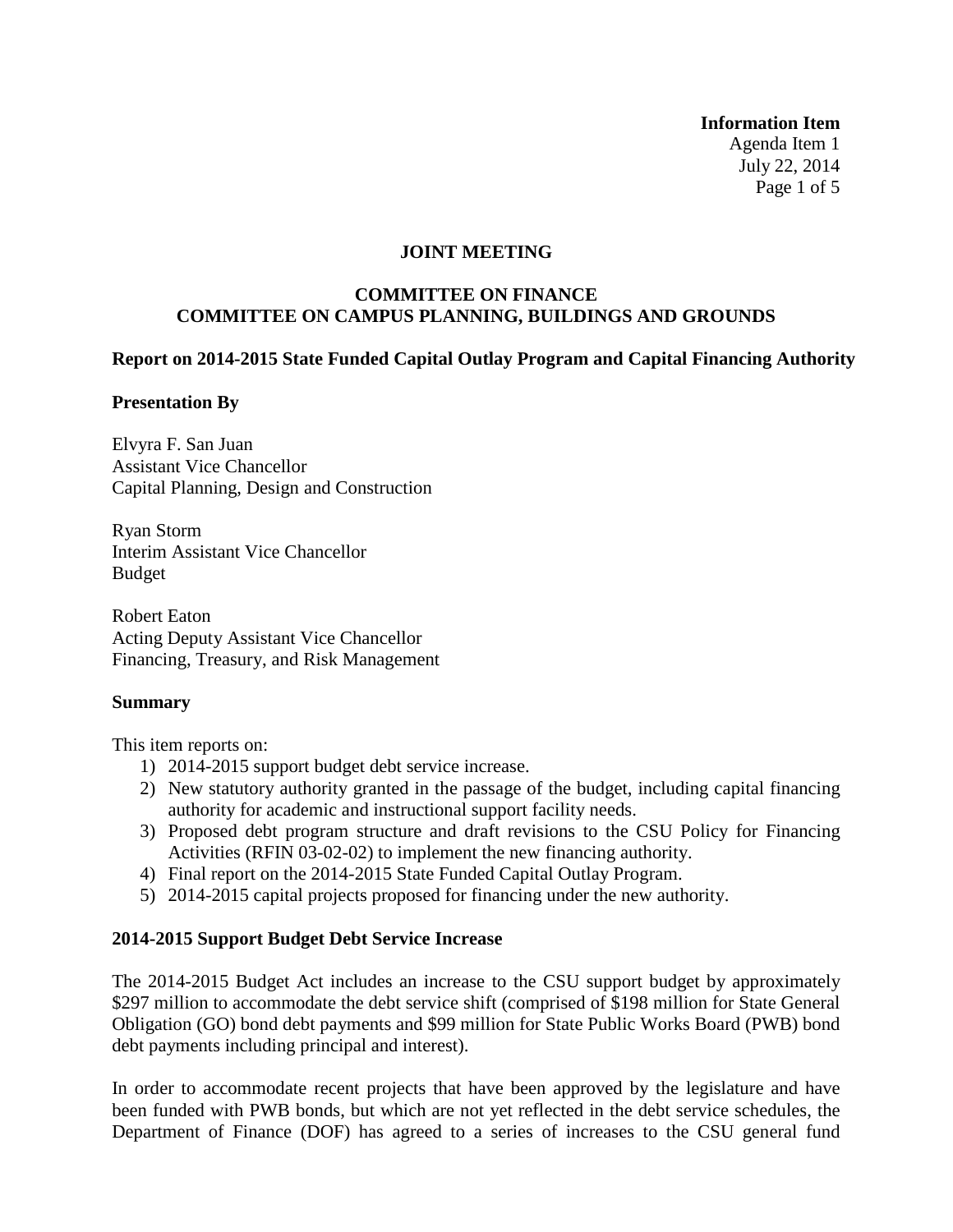Finance/CPB&G Agenda Item 1 July 22, 2014 Page 2 of 5

support budget in the near future. This would result in a \$20 million increase to the CSU support budget by 2017-2018, or an increase in the debt service shift from \$297 million to \$317 million. However, this potential increase would not be in statute and would be subject to approval by the legislature in future budgets.

# **New Statutory Authority**

- 1) Education Code Sections 89770-89774, 90083
	- a. Authority for the CSU to pledge, in addition to any of its other revenues, its annual general fund support budget appropriation, less the amount of that appropriation required to meet GO and PWB debt service, to secure CSU debt issued pursuant to the State University Revenue Bond Act of  $1947<sup>1</sup>$  $1947<sup>1</sup>$  ('47 Bond Act). The new authority also provides that the state will not restrict or impair the CSU's ability to pledge its annual general fund support budget appropriation, as long as any debt supported by the pledge remains outstanding.

Under this provision, no more than 12 percent of the annual general fund support budget appropriation may be used to: (a) fund debt service for capital expenditures; and (b) fund projects on a pay-as-you-go basis (using available resources like one-time funds for deferred maintenance).

- b. Add flexibility under the '47 Bond Act that allows the CSU to utilize the new authorities through its existing Systemwide Revenue Bond (SRB) program.
- c. Streamline of the project submittal process to the DOF and the legislature.
- 2) Health and Safety Code Section 13146 Authority for State Fire Marshal to delegate enforcement of Building Standards related to fire and panic safety to the CSU. As a result of the new authority, a plan is being developed to increase campus and professional development training to secure State Fire Marshal recognition of a Designated Campus Fire Marshal.
- 3) Public Contract Code Section 10742 Authority to publish public notices of Public Works Contracts on the CSU website (new), or to general circulation newspapers (existing) for projects greater than \$15,000 to inform the public of CSU projects.
- 4) Public Contract Code 10726 Authority to receive bids for multiple public works projects for CSU campuses as a single project. This will facilitate campuses working together to streamline the construction delivery process.

<sup>&</sup>lt;sup>1</sup> The State University Revenue Bond Act of 1947 is the authority under which the CSU's Systemwide Revenue Bond program has been created.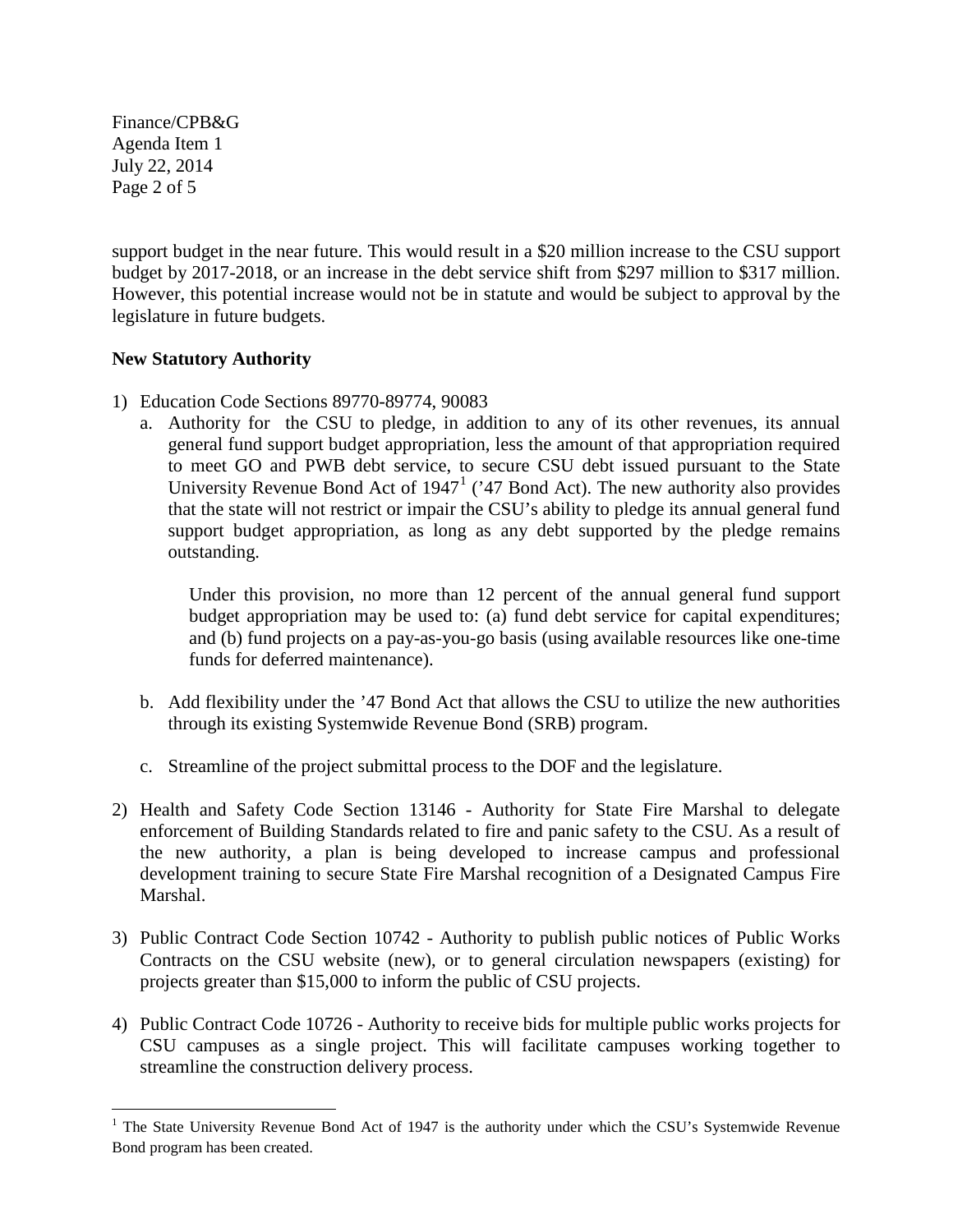Finance/CPB&G Agenda Item 1 July 22, 2014 Page 3 of 5

## **Proposed Debt Program Structure and Draft Revisions to the CSU Policy for Financing Activities (RFIN 03-02-02)**

At the May meeting, program structure, key financial considerations and risks of the new program were discussed, including the potential impact of the new debt program on the CSU credit rating, and the potential cash flow savings from restructuring existing PWB bond debt.

With the changes to the Education Code now final, the CSU must decide how best to incorporate and implement the new program. The CSU could utilize its new authority to structure a new capital financing program through the existing SRB program or create a new, stand-alone debt program. By working through the existing SRB program, legal documentation, the costs of developing the new program (including credit rating discussions and program administration) would be less compared to the creation of a new, stand-alone program.

While there are certain risks in working through the SRB program, such as the introduction of state general fund appropriation risk into the SRB program, or the potential risk of debt service coverage dilution, which could impact credit ratings over time and increase the cost of capital, these risks are manageable and the staff recommendation, at this point, is to work through the existing SRB program. Furthermore, staff recommends that, at a future meeting, the board take action to add revenues allowed under the new authorities to the pledge securing CSU debt under the SRB program.

Given that the new revenue sources available to support debt under the new authorities will be limited (i.e. that portion of operating funds allocated by the board to support the financing of deferred maintenance and critical infrastructure needs), staff recommends that the capital financing resource be centrally managed as a strategic resource with some flexibility to permit campuses to manage their own resources for individual projects in the future. With this approach in mind, the prioritization of campus projects eligible for financing under the new authorities would remain a function of the Office of the Chancellor to evaluate campus needs and provide recommendations to the board on project priorities.

Due to the varying nature (complexity, dollar amount, project type) of campus financed projects, it is also recommended that campuses be allowed to make use of pay-as-you-go funds and/or reserves to reduce the amount of debt issued and speed project implementation.

With respect to the possible refinancing of PWB debt into the SRB program, at this point, staff recommends that any refinancing be done in accordance with existing CSU policy—i.e. when the refinancing generates net present value savings.

Consistent with the existing CSU Policy for Financing Activities (RFIN 03-02-02), staff recommends that the chancellor, through delegated authority, develop and establish other debt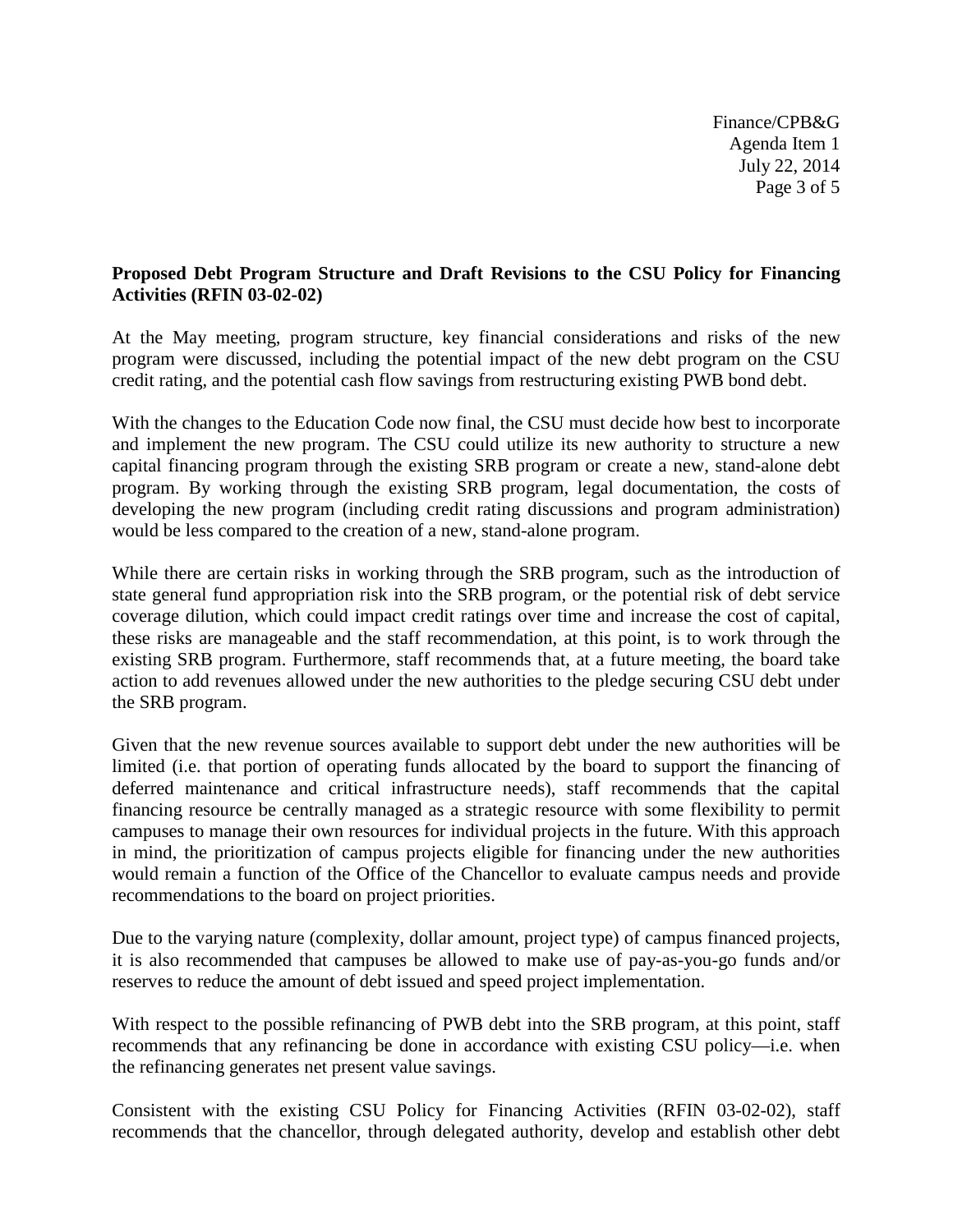Finance/CPB&G Agenda Item 1 July 22, 2014 Page 4 of 5

structure and policy changes (e.g. debt service coverage ratios) needed to utilize the new authorities and establish a new capital financing program.

Attachment A is a version of the existing CSU Policy for Financing Activities (RFIN 03-02-02), using *italics* for proposed new language and strikethrough for deletions in accordance with the preliminary recommendations outlined above. Utilizing input from the board, staff will continue evaluating the new authorities with the intent of returning to the board in September for action on program structure and policy.

## **Final Report 2014-2015 State Funded Capital Outlay Program**

The CSU's state funded 2014-2015 capital outlay program request was approved at the November 2013 Board of Trustees' meeting. Due to the uncertainty of the potential funding source for the 2014-2015 state capital program, the board approved resolutions directing staff to negotiate with the administration and the legislature during the budget process to maximize funding opportunities for the campuses. The trustees approved the entire state funded priority list (32 projects) of \$456 million for the 2014-2015 capital outlay program. The governor included capital funding of \$5,766,000 in the January budget proposal to fund three equipment projects out of the 18 projects submitted to the Department of Finance. These projects were approved by the legislature and are appropriated in the 2014-2015 Budget Act. The projects are:

| <b>Campus</b> | <b>Project</b>                   | Amount      |
|---------------|----------------------------------|-------------|
| Chico         | Taylor II Replacement Building   | \$2,740,000 |
| East Bay      | Warren Hall Replacement Building | \$1,061,000 |
| Monterey Bay  | Academic Building II             | \$1,965,000 |
| <b>Total</b>  |                                  | \$5,766,000 |

## **2014-2015 Capital Projects to be Funded from the New Authority**

At a future board meeting, a handout will be provided listing the projects proposed to be funded or financed from the 2014-2015 support budget based on the 2014-2015 Capital Outlay Priority List previously approved by the board and will reflect if the trigger included in the 2014-2015 Budget Act results in an increase in one-time funds for CSU deferred maintenance. The highest priority project is the California State University, Fresno Utilities Infrastructure project which is currently being considered for funding through the equipment lease financing program in order to enable the campus to proceed to construction as quickly as possible in light of the repeated failures to the electrical distribution system. The second priority is the Statewide Infrastructure Improvements program which is designed to address building and infrastructure systems that have passed their useful life.

In light of the growing concern of utility failures, the system dedicated \$5 million to update campus utility master plans with the specific intent to address the trustees' concerns that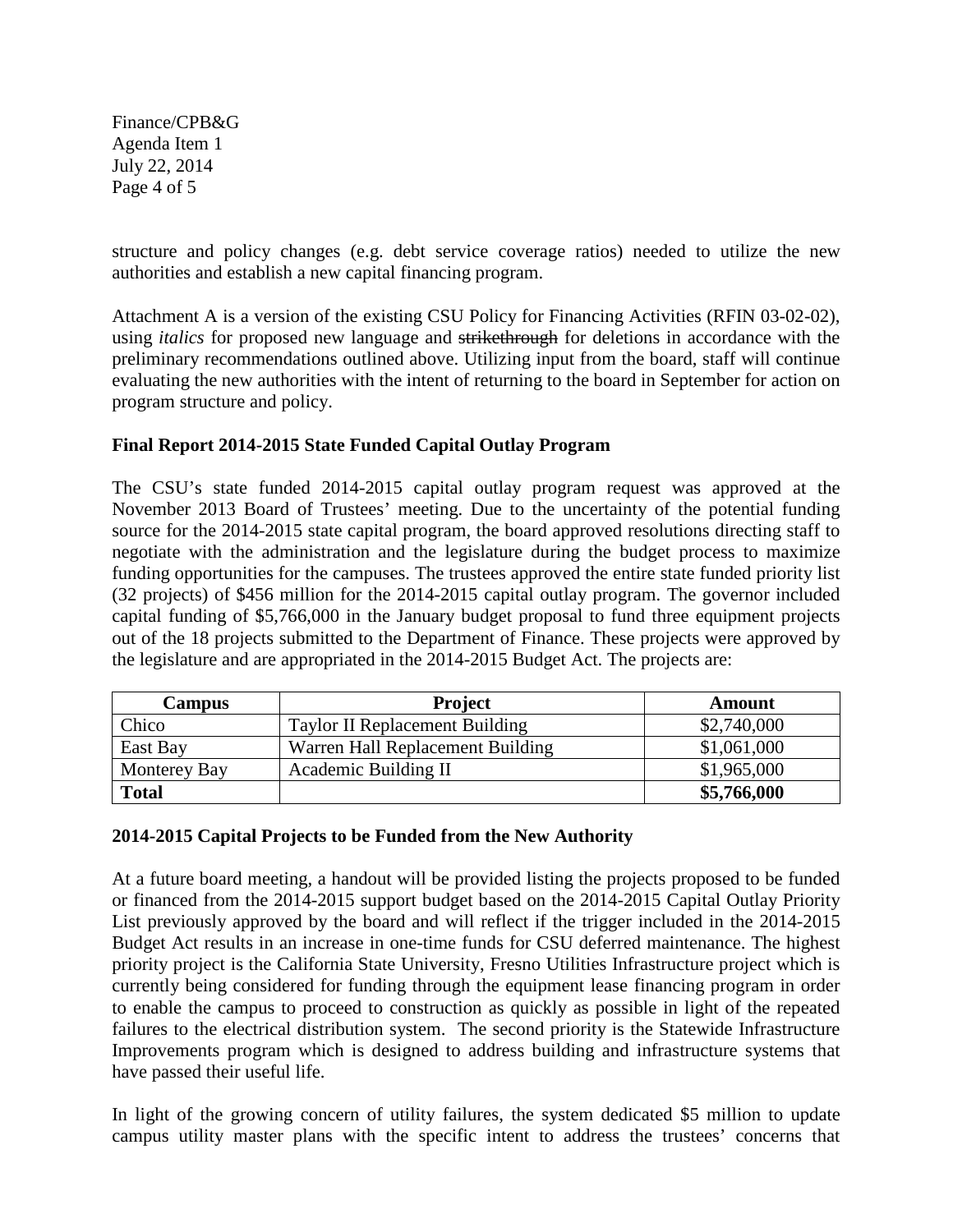Finance/CPB&G Agenda Item 1 July 22, 2014 Page 5 of 5

increased utility failures significantly impact our student learning environment and exposes the system to the risk of campuswide shutdowns and/or individual building shutdowns due to aged utilities.

The utility master plans are still in progress and a rank order list of critical projects is being compiled for funding from the new capital financing authority. The specific project(s) and proposed funding for each campus are being reviewed as a result of the critical infrastructure assessments. It is anticipated many campus projects will be structured in multiple phases as a key strategy to address limited support budget resources to fund debt service in fiscal years 2014- 2015 through 2016-2017.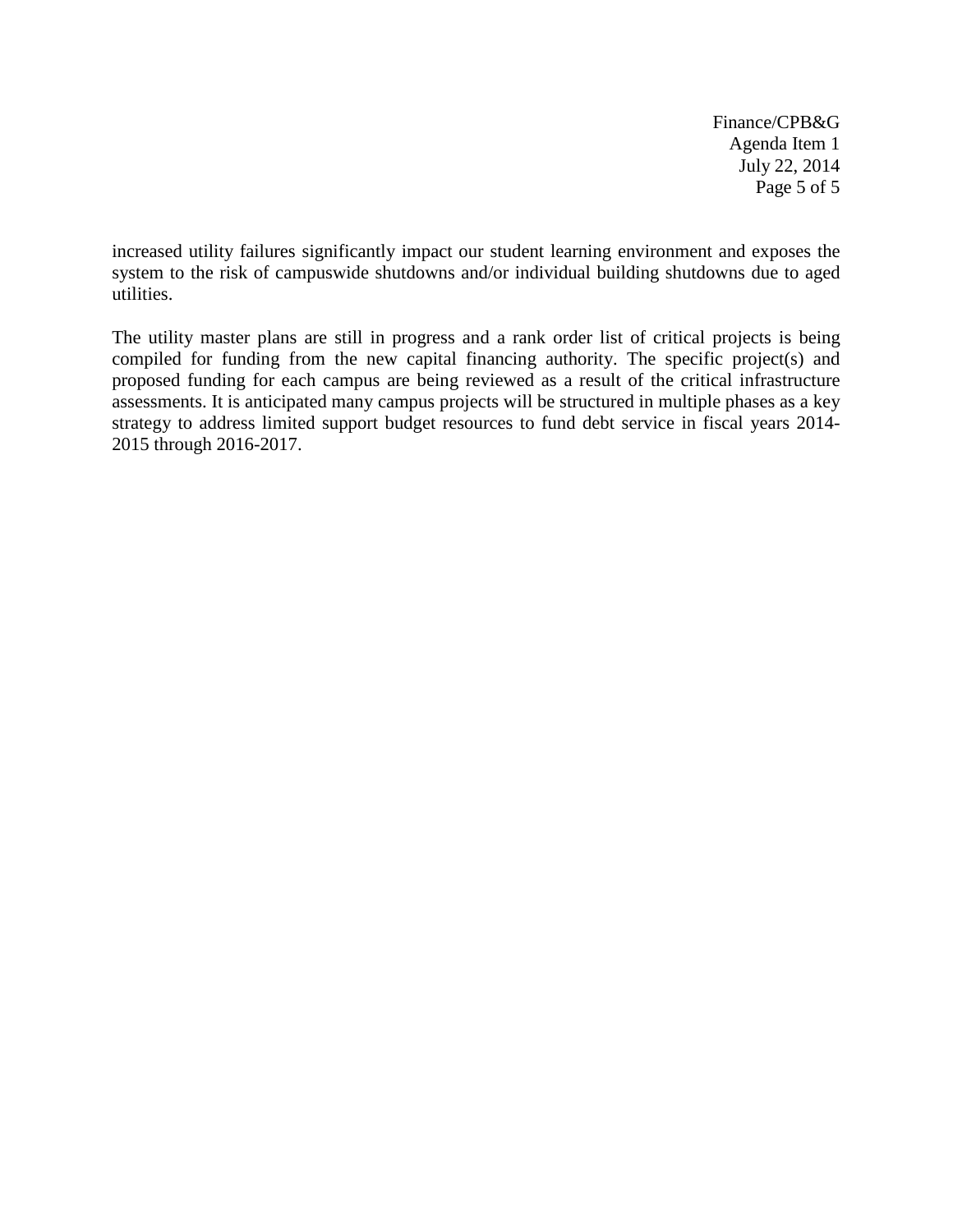Attachment A Finance/CPBG—Item 1 July 22, 2014 Page 1 of 7

# **CSU Policy for Financing Activities Board of Trustees' Resolution**

**WHEREAS**, The Board of Trustees of The California State University ("the Board" or "the Trustees") finds it appropriate and necessary to use various debt financing programs afforded to it through the methods statutorily established by the legislature, and to use to its advantage those programs available to it through debt financing by recognized auxiliary organizations of the California State University; and

**WHEREAS**, The Board wishes to establish and maintain policies that provide a framework for the approval of financing transactions for the various programs that enable appropriate oversight and approval by the Trustees; and

**WHEREAS**, Within a policy framework, the Board desires to establish appropriate delegations that enable the efficient and timely execution of financing transactions for the CSU and its recognized auxiliary organizations in good standing; and

**WHEREAS**, The Board recognizes that there is a need from time to time to take advantage of rapidly changing market conditions by implementing refinancings that will lower the cost of debt financing for the CSU and its auxiliary organizations and that such refinancings could be better implemented by reducing the time required to authorize such refinancings; and

**WHEREAS**, The Board finds it appropriate to establish the lowest cost debt financing programs for the CSU, and to use the limited debt capacity of the CSU in the most prudent manner; and

**WHEREAS**, There are certain aspects of the tax law related to the reimbursement of up-front expenses from tax-exempt financing proceeds that would be more appropriately satisfied through a delegation to the Chancellor without affecting the Trustees' ultimate approval process for such financings; now, therefore be it

**RESOLVED**, by the Board of Trustees of The California State University as follows: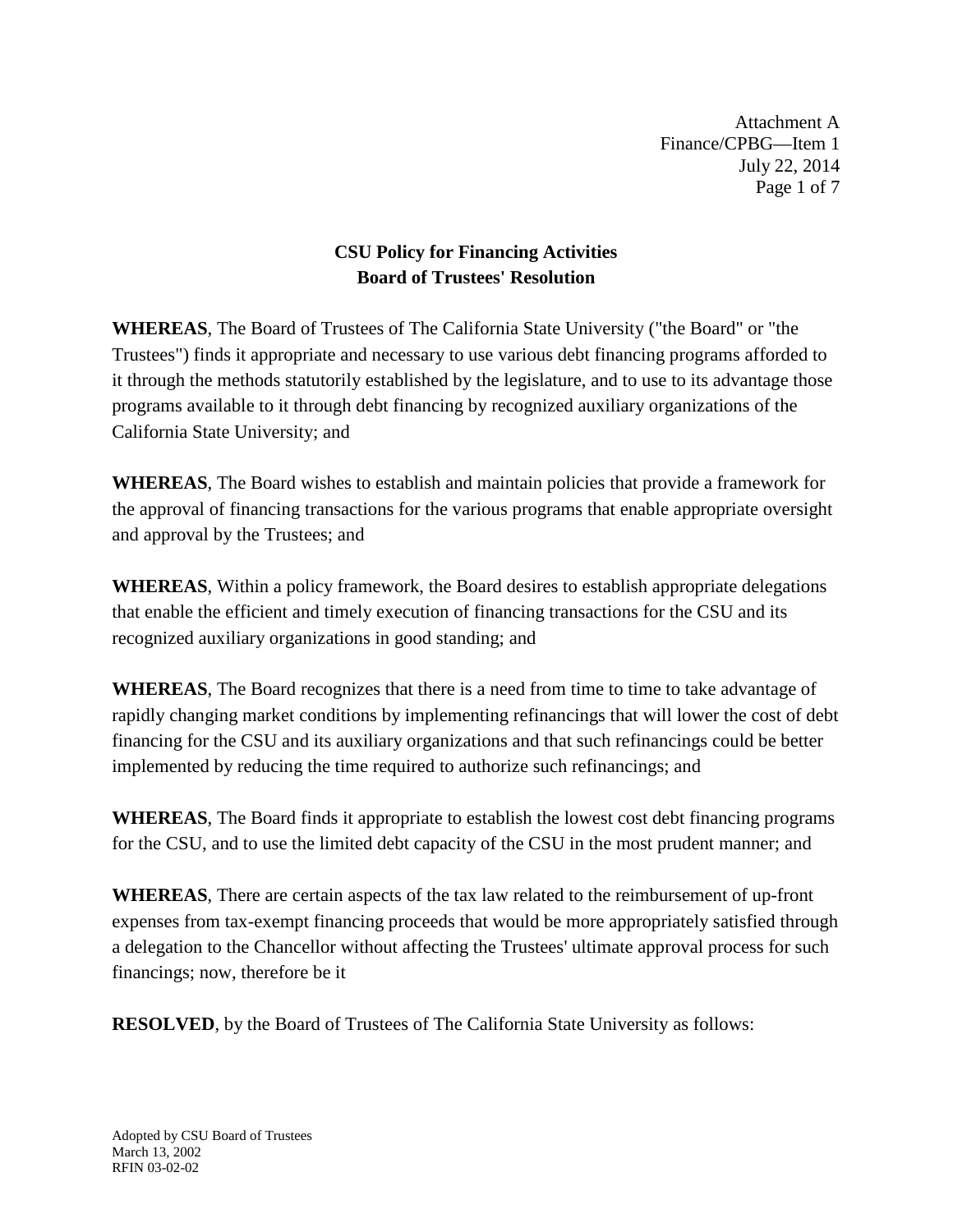Attachment A Finance/CPBG—Item 1 July 22, 2014 Page 2 of 7

#### **Section 1. General Financing Policies**

**1.1** The State University Revenue Bond Act of 1947 (Bond Act) provides the Board of Trustees with the ability to acquire, construct, or refinance projects funded with debt instruments repaid from various revenue sources.

**1.2** The long-term debt programs of the Board of Trustees established pursuant to the Bond Act shall be managed by the Chancellor to credit rating standards in the "A" category*, at minimum*.

**1.3** The intrinsic rating of any debt issued by the Trustees shall be at investment grade or better.

**1.4** The Trustees debt programs should include the prudent use of variable rate debt and commercial paper to assist with lowering the overall cost of debt.

**1.5** The Trustees programs shall be designed to improve efficiency of access to the capital markets by consolidating revenue bond programs where possible.

**1.6** The Chancellor shall develop a program to control, set priorities, and plan the issuance of all long-term debt consistent with the *state and non-state funded* fiveyear non-state capital outlay program.

**1.7** The Chancellor shall annually report to the Trustees on the activity related to the issuance of long-term debt.

## **Section 2. Financing Program Structure of the CSU's Debt Program***s*

**2.1** To use the limited debt capacity of CSU in the most cost effective and prudent manner, all on-campus student, faculty, and staff rental housing, parking, student union, health center, and continuing education capital projects will be financed by the Trustees using a broad systemwide multi-source revenue pledge under the authority of the Bond Act in conjunction with the respective authority of the Trustees to collect and pledge revenues.

Other revenue-based on-campus and off-campus projects will also be financed through this program and *structure under the authority of* the Bond Act, unless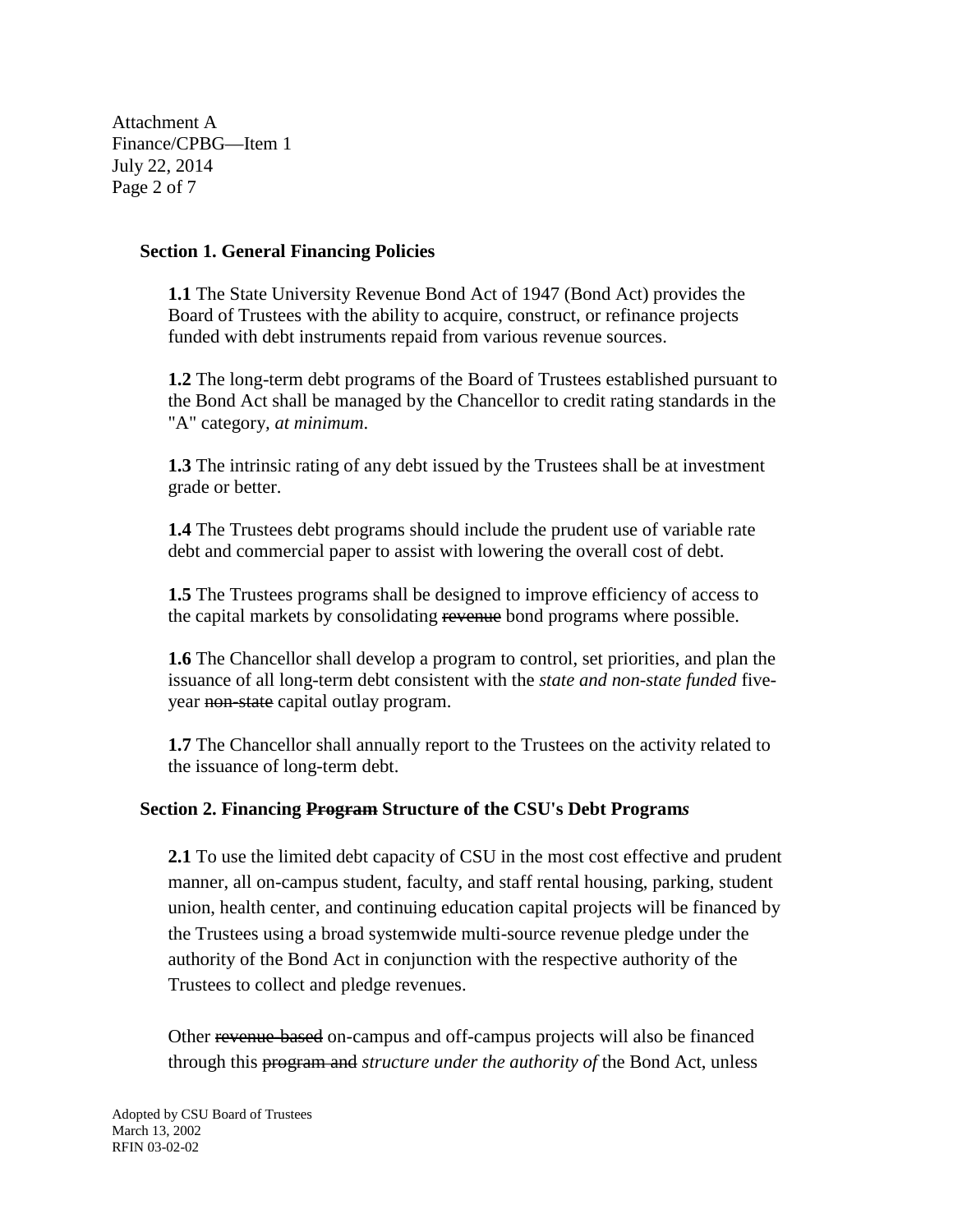Attachment A Finance/CPB&G July 22, 2014 Page 3 of 7

there are compelling reasons why a project could not or should not be financed through this program *structure* (see Section 3 below).

**2.2** The Chancellor shall establish minimum debt service coverage and other requirements for Bond Act financing transactions and/or for the related campus programs, which shall be used for implementation of the Trustees' debt programs. The Chancellor shall also define and describe the respective campus program categories.

*2.3 The Chancellor, the Executive Vice Chancellor and Chief Financial Officer, the Assistant Vice Chancellor Financial Services, the Deputy Assistant Vice Chancellor for Financing, Treasury, and Risk Management, and each of them (collectively, "Authorized Representatives of the Trustees"), are hereby authorized and directed, for and in the name and on behalf of the Trustees, to take any and all actions necessary to issue bonds pursuant to the Bond Act to acquire or construct projects. Authorized Representatives of the Trustees, with the advice of the General Counsel, are authorized to execute, acknowledge and deliver, and to prepare and review, as each of them deems appropriate, all bond resolutions, bond indentures, official statements and all other documents, certificates, agreements and information necessary to accomplish such financing transactions.* 

**2.3***4* The Chancellor, the Executive Vice Chancellor and Chief Financial Officer, the Assistant Vice Chancellor Financial Services, the Senior Director of Financing and Treasury *Deputy Assistant Vice Chancellor for Financing, Treasury, and Risk Management*, and each of them (collectively, "Authorized Representatives of the Trustees"), are hereby authorized and directed, for and in the name and on behalf of the trustees, to take any and all actions necessary to refinance any existing bonds issued pursuant to the Bond Act of 1947 if the refinancing transaction will result in net present value savings, as determined by an Authorized Representative of the Trustees and which determination shall be final and conclusive. Authorized Representatives of the Trustees*, with the advice of the General Counsel,* are authorized to execute, acknowledge and deliver, and to prepare and review, as each of them deems appropriate, all bond resolutions,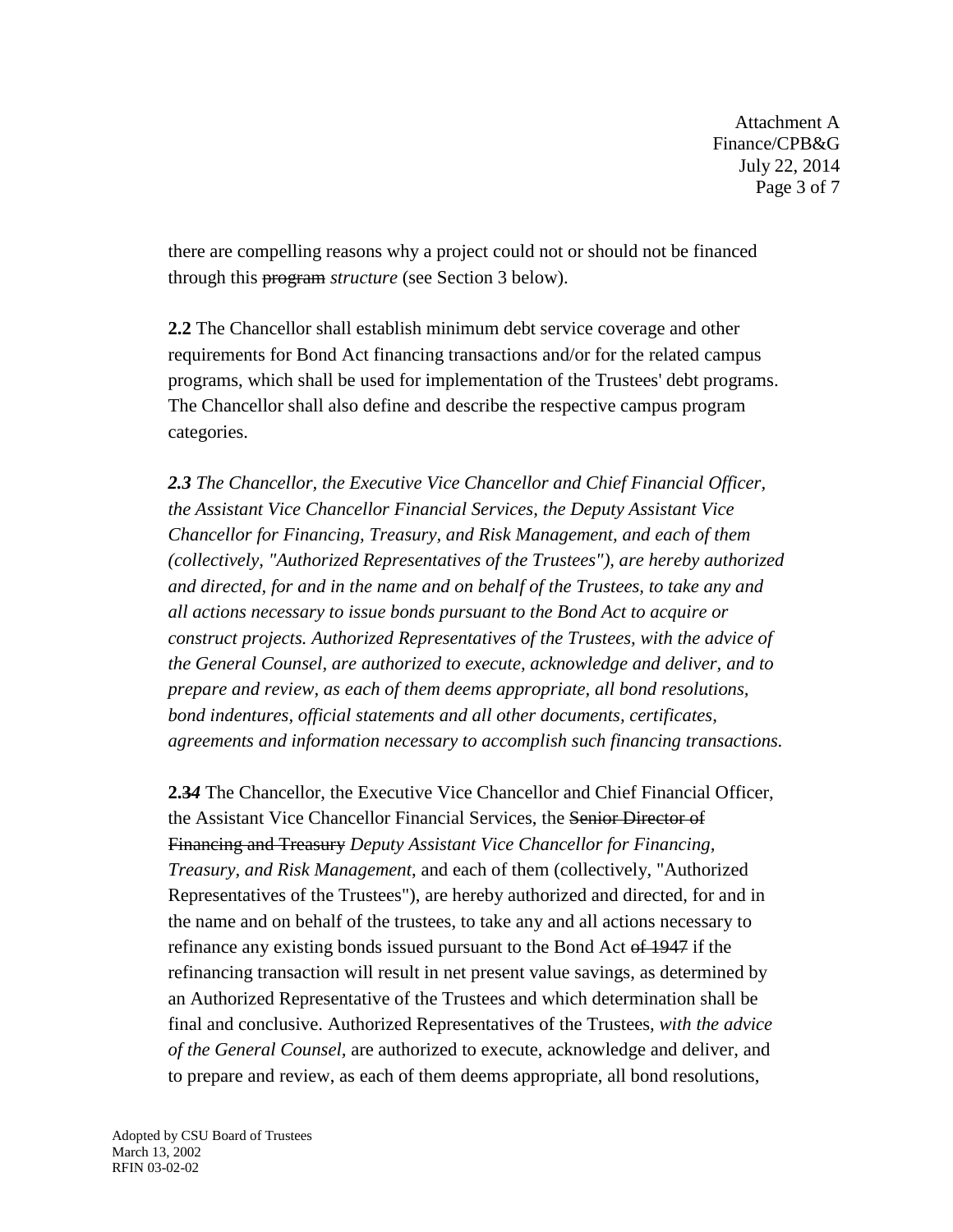Attachment A Finance/CPBG—Item 1 July 22, 2014 Page 4 of 7

> bond indentures, official statements and all other documents, certificates, agreements and information necessary to accomplish such refinancing transactions.

#### **Section 3. Other Financing Programs**

**3.1** The Board recognizes that there may be projects, or components of projects, that a campus wishes to construct that are not advantaged by, or financing is not possible, or is inappropriate for the *a* Bond Act financing program. A campus president may propose that such a project be financed as an auxiliary organization or third party entity financing, if there is reason to believe that it is more advantageous for the transaction to be financed in this manner than through the *a*  Bond Act financing program.

**3.1.1** Such financings and projects must be presented to the Chancellor for approval early in the project's conceptual stage in order to proceed. The approval shall be obtained prior to any commitments to other entities.

**3.1.2** These projects must have an intrinsic investment grade credit rating, and shall be presented to the Trustees to obtain approval before the financing transaction is undertaken by the auxiliary organization or other third party entity.

**3.1.3** If a project is approved by the Trustees, the Chancellor, the Executive Vice Chancellor and Chief Financial Officer, the Assistant Vice Chancellor Financial Services, the Senior Director of Financing and Treasury *Deputy Assistant Vice Chancellor for Financing, Treasury, and Risk Management*, and each of them (collectively, "Authorized Representatives of the Trustees") are hereby authorized and directed, for and in the name and on behalf of the Trustees, to execute, acknowledge and deliver, and to prepare and review, as each of them deems appropriate, any and all documents and agreements with such insertions and changes therein as such Authorized Representatives of the Trustees, with the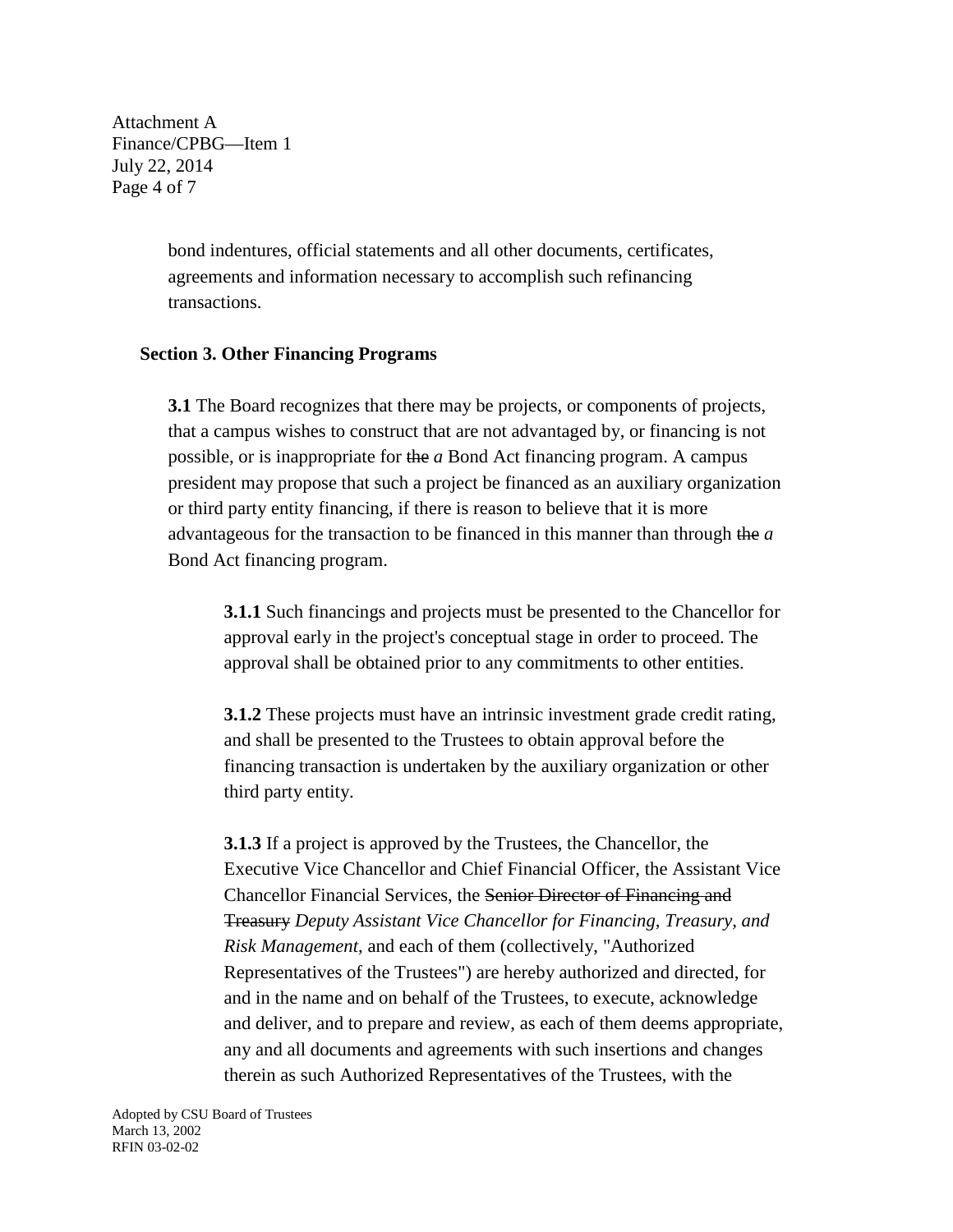Attachment A Finance/CPB&G July 22, 2014 Page 5 of 7

advice of the General Counsel, may require or approve, such approval to be conclusively evidenced by the execution and delivery thereof, in order to assist with the planning, design, acquisition, construction, improvement, financing, and refinancing of the projects.

**3.2** The Chancellor may require campus presidents to establish campus procedures applicable to campus auxiliary organizations for the issuance of debt instruments to finance or to refinance personal property with lease purchase, lineof-credit, or other tax-exempt financing methods. The procedures issued by the Chancellor need not contain a requirement for approval of the Trustees or the Chancellor but may include authority for campus presidents to take all actions to assist the auxiliary organization on behalf of the Trustees to complete and qualify such financing transactions as tax-exempt.

## **Section 4. State Public Works Board Lease Revenue Financing Program**

**4.1** The authorizations set forth in this section shall be in full force and effect with respect to any State Public Works Board project which has been duly authorized by the Legislature in a budget act or other legislation and duly signed by the Governor and which is then in full force and effect.

**4.2** The Chancellor, the Executive Vice Chancellor and Chief Financial Officer, the Assistant Vice Chancellor Financial Services, the Senior Director of Financing and Treasury *Deputy Assistant Vice Chancellor for Financing, Treasury, and Risk Management*, and *Assistant Vice Chancellor for Capital Planning, Design and Construction* each of them (collectively, "Authorized Representatives of the Trustees") are hereby authorized and directed, for and in the name and on behalf of the Trustees, to execute, acknowledge and deliver, and to prepare and review, as each of them deems appropriate, any and all construction agreements, equipment agreements, equipment leases, site leases, facility leases and other documents and agreements with such insertions and changes therein as such Authorized Representatives of the Trustees, with the advice of the General Counsel, may require or approve, such approval to be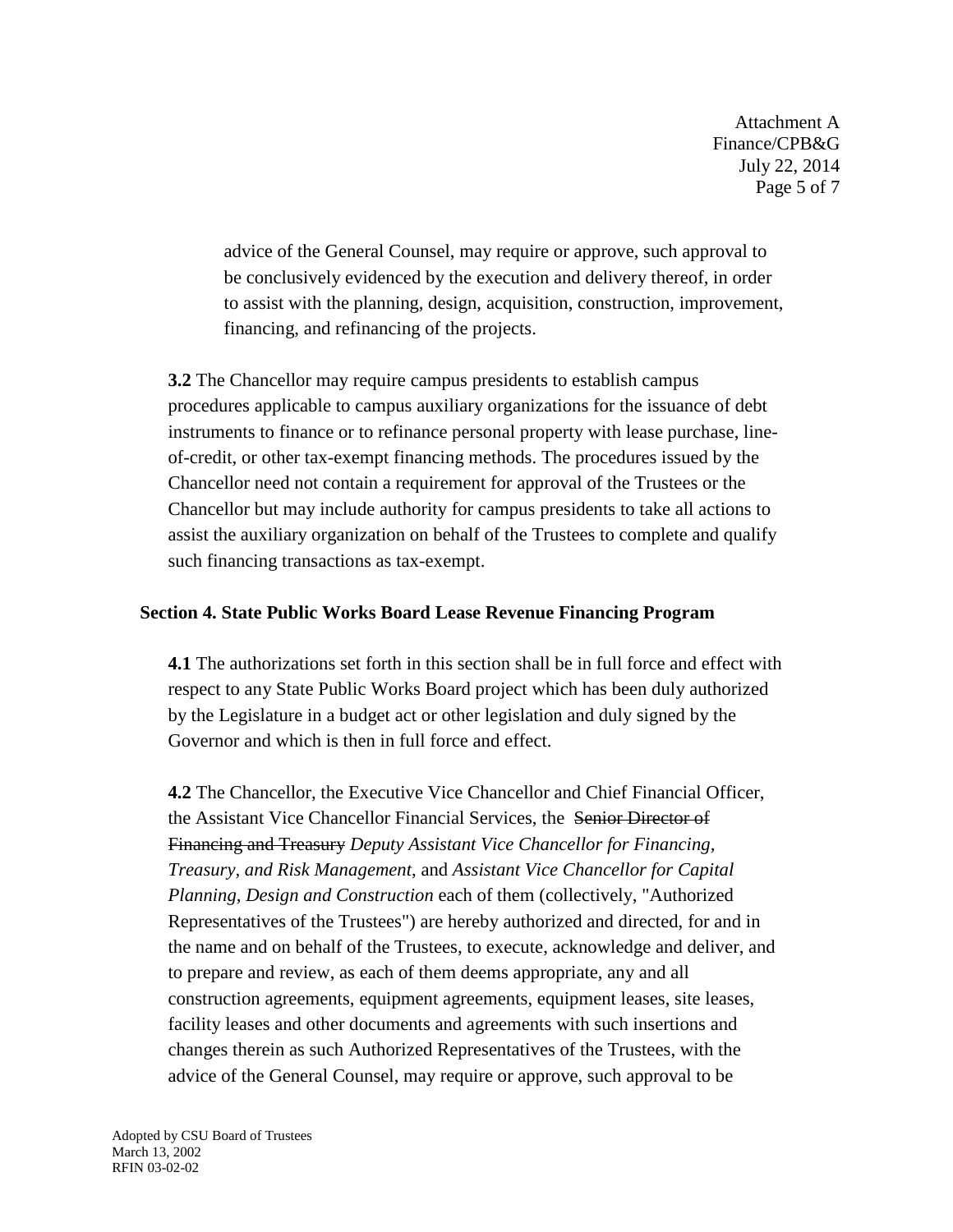Attachment A Finance/CPBG—Item 1 July 22, 2014 Page 6 of 7

> conclusively evidenced by the execution and delivery thereof, in order to provide for the planning, design, acquisition, construction, improvement, financing, and refinancing of the projects.

## **Section 5. Credit of the State of California**

**5.1.** The delegations conferred by this resolution are limited and do not authorize the Chancellor or other Authorized Representatives of the Trustees to establish any indebtedness of the State of California, the Board of Trustees, any CSU campus, or any officers or employees of any of them. Lending, pledging or otherwise using the credit established by a stream of payments to be paid from funds appropriated from the State of California for the purpose of facilitating a financing transaction associated with a capital project is permitted only if specifically authorized by a bond act or otherwise authorized by the legislature.

## **Section 6. Tax Law Requirement for Reimbursement of Project Costs**

**6.1** For those projects which may be financed under the authority of the Trustees, the Chancellor, the Executive Vice Chancellor and Chief Financial Officer, the Assistant Vice Chancellor Financial Services, the Senior Director of Financing and Treasury *Deputy Assistant Vice Chancellor for Financing, Treasury, and Risk Management*, and each of them (collectively, "Authorized Representatives of the Trustees"), are hereby authorized to make declarations on behalf of the Trustees solely for the purposes of establishing compliance with the requirements of Section 1.150-2 of the U.S. Treasury Regulations; provided, however that any such declaration:

**6.1.1** Will not bind the Trustees to make any expenditure, incur any indebtedness, or proceed with the project or financing; and

**6.1.2** Will establish the intent of the Trustees at the time of the declaration to use proceeds of future indebtedness, if subsequently authorized by the